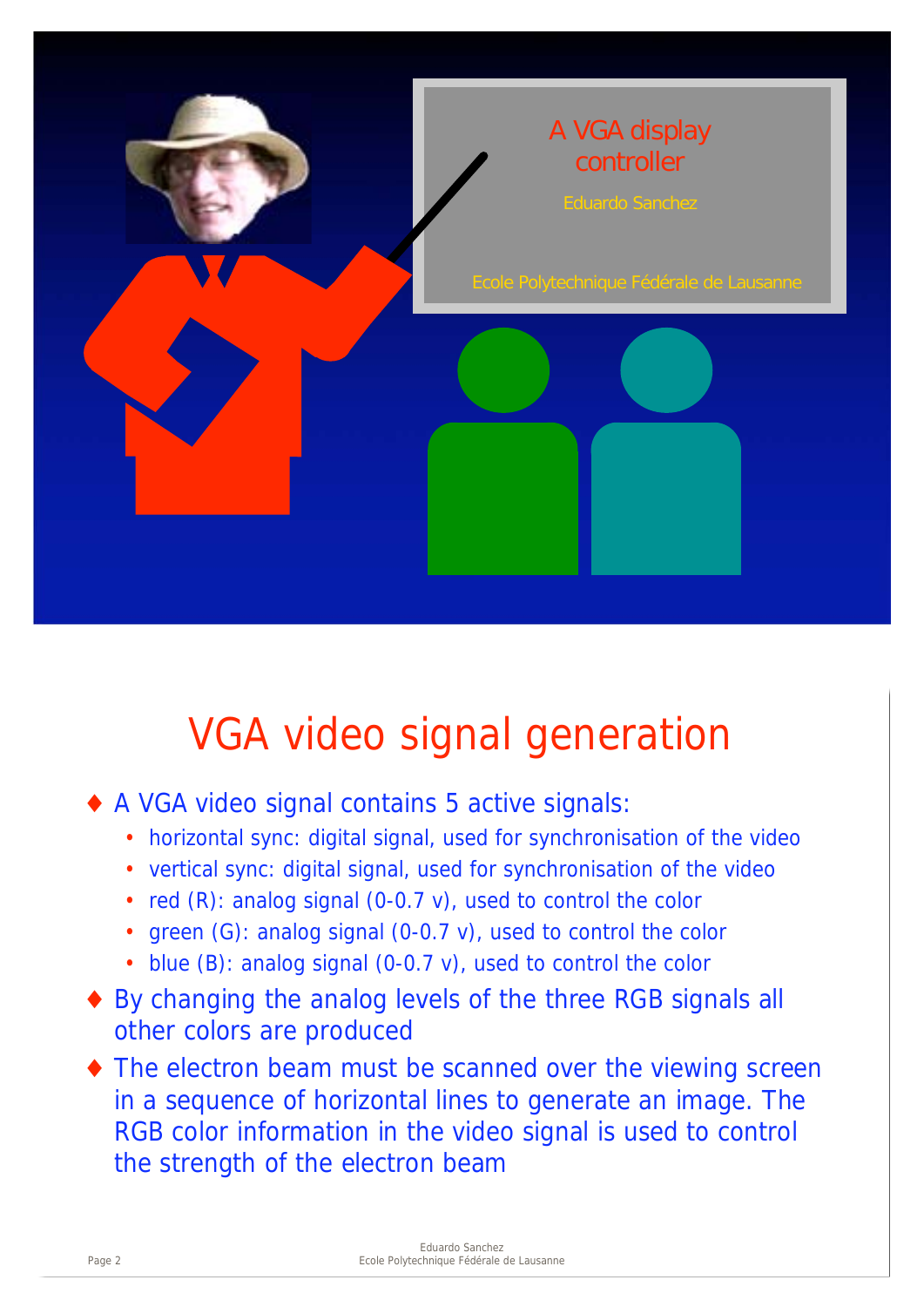

- The screen refresh process begins in the top left corner and paints 1 pixel at a time from left to right. At the end of the first row, the row increments and the column address is reset to the first column. Once the entire screen has been painted, the refresh process begins again
- The video signal must redraw the entire screen 60 times per second to provide for motion in the image and to reduce flicker: this period is called the refresh rate. Refresh rates higher than 60 Hz are used in PC monitors
- ◆ In 640 by 480-pixel mode, with a 60 Hz refresh rate, this is approximately 40 ns per pixel. A 25 MHz clock has a period of 40 ns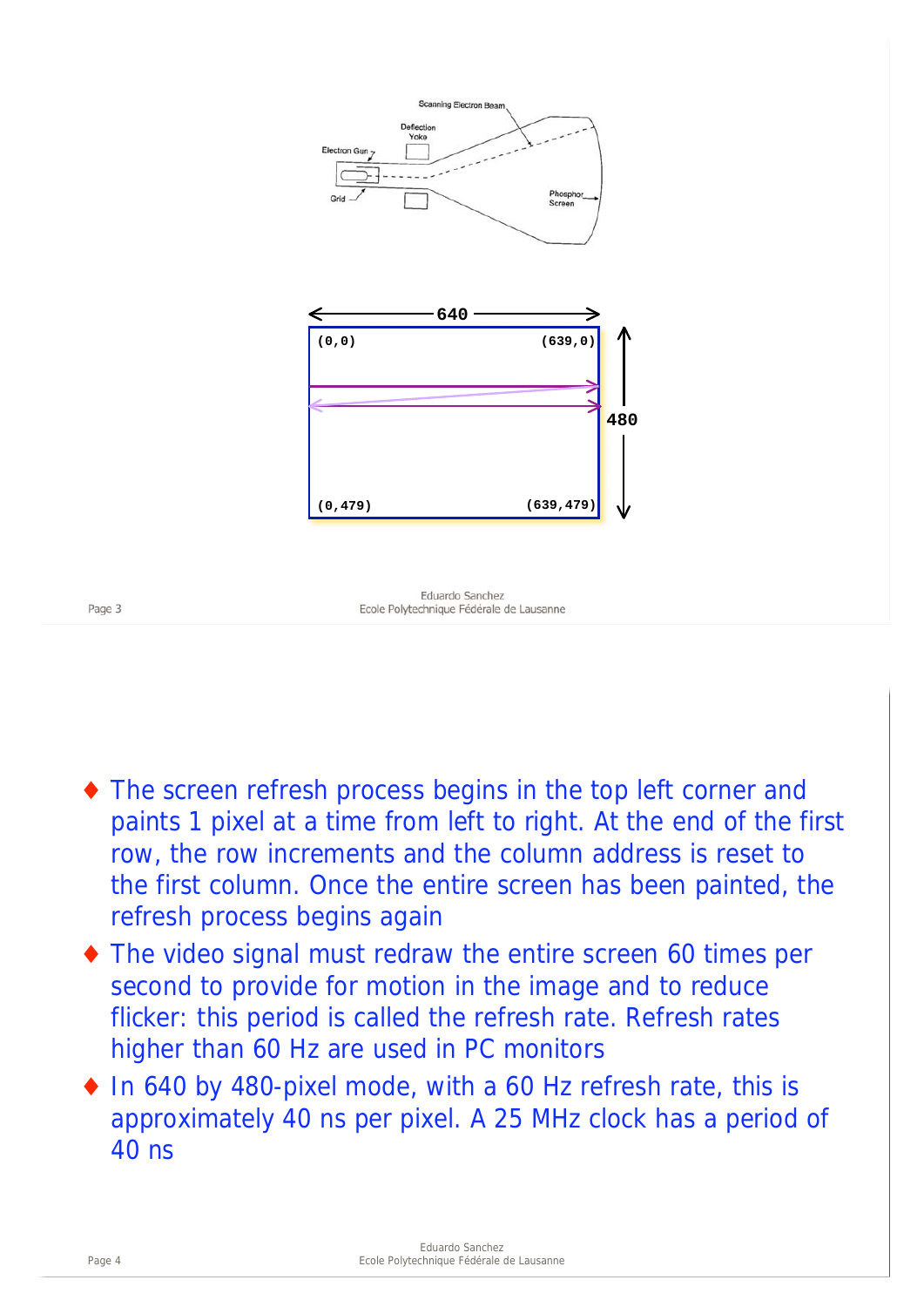- The vertical sync signal tells the monitor to start displaying a new image or framme, and the monitor starts in the upper left corner with pixel (0,0)
- The horizontal sync signal tells the monitor to refresh another row of 640 pixels
- After 480 rows of pixels are refreshed with 480 horizontal sync signals, a vertical sync signal resets the monitor to the upper left corner and the process continues
- During the time when pixel data is not being displayed and the beam is returning to the left column to start another horizontal scan, the RGB signals should all be set to black color (all zero)
- In a PC graphics card, a dedicated memory location is used to store the color value of every pixel in the display. This memory is read out as the beam scanns across the screen to produce the RGB signals

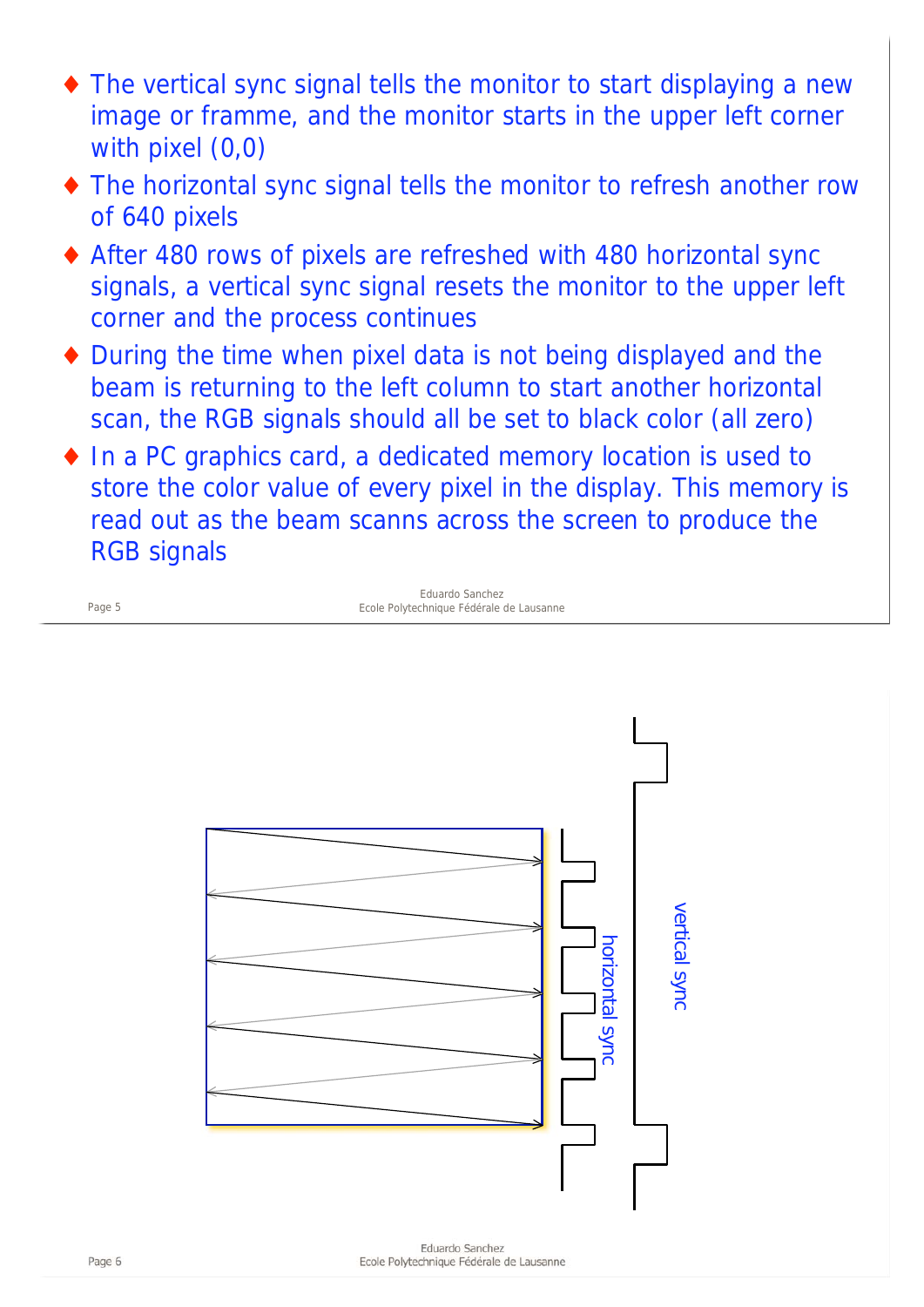

Eduardo Sanchez Page 7 Ecole Polytechnique Fédérale de Lausanne

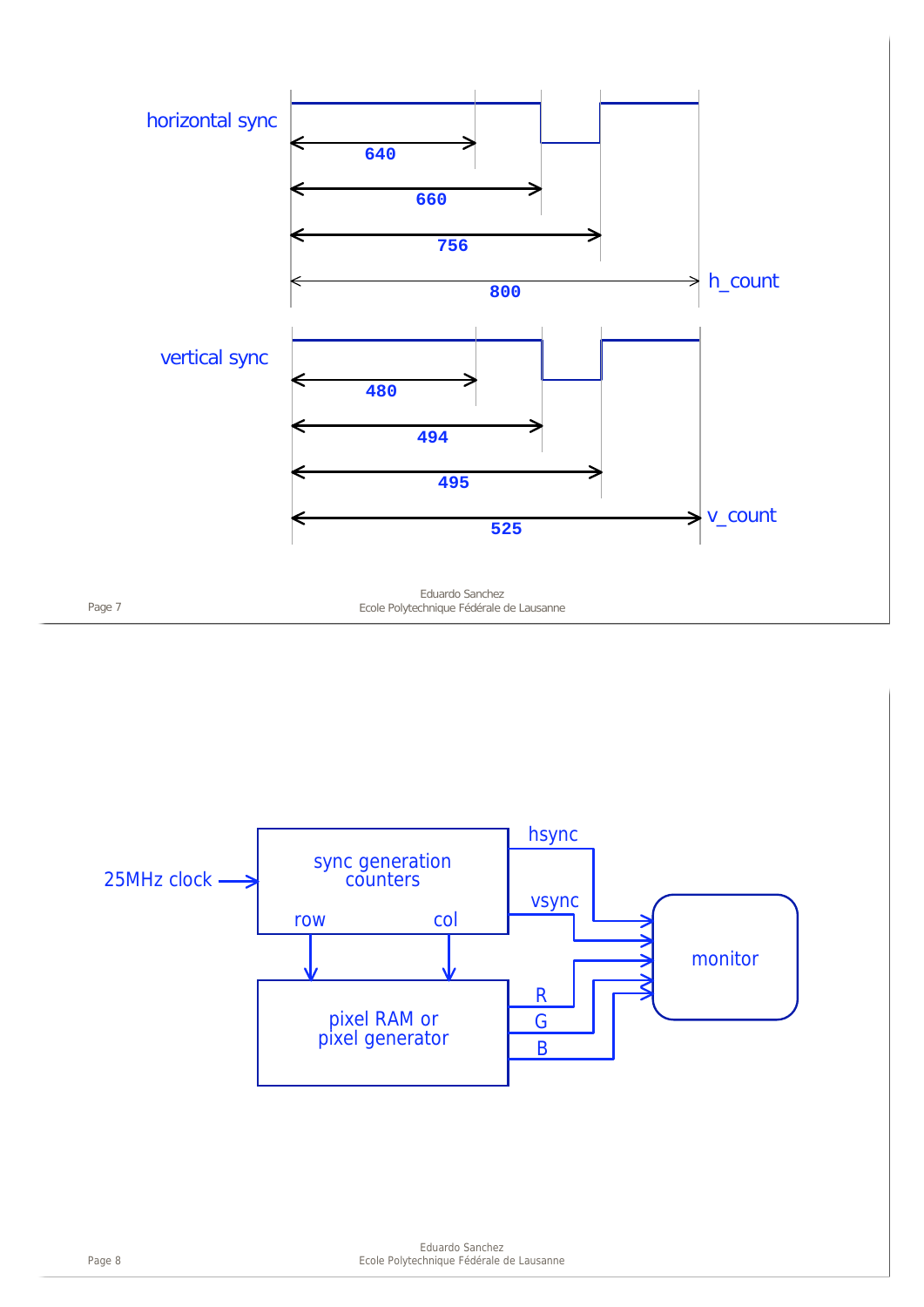## VGA connector



Page 9 Ecole Polytechnique Fédérale de Lausanne

```
library ieee;
use ieee.std_logic_1164.all;
use ieee.std_logic_arith.all;
use ieee.std_logic_unsigned.all;
entity vga is
  port(clk, reset : in std_logic;
       red, green, blue : in std_logic;
       r, g, b, hsync, vsync : out std_logic;
       row : out std_logic_vector(8 downto 0);
       column : out std_logic_vector(9 downto 0));
end vga;
architecture synt of vga is
  signal videoon, videov, videoh : std_logic;
 signal hcount, vcount : std_logic_vector(9 downto 0);
```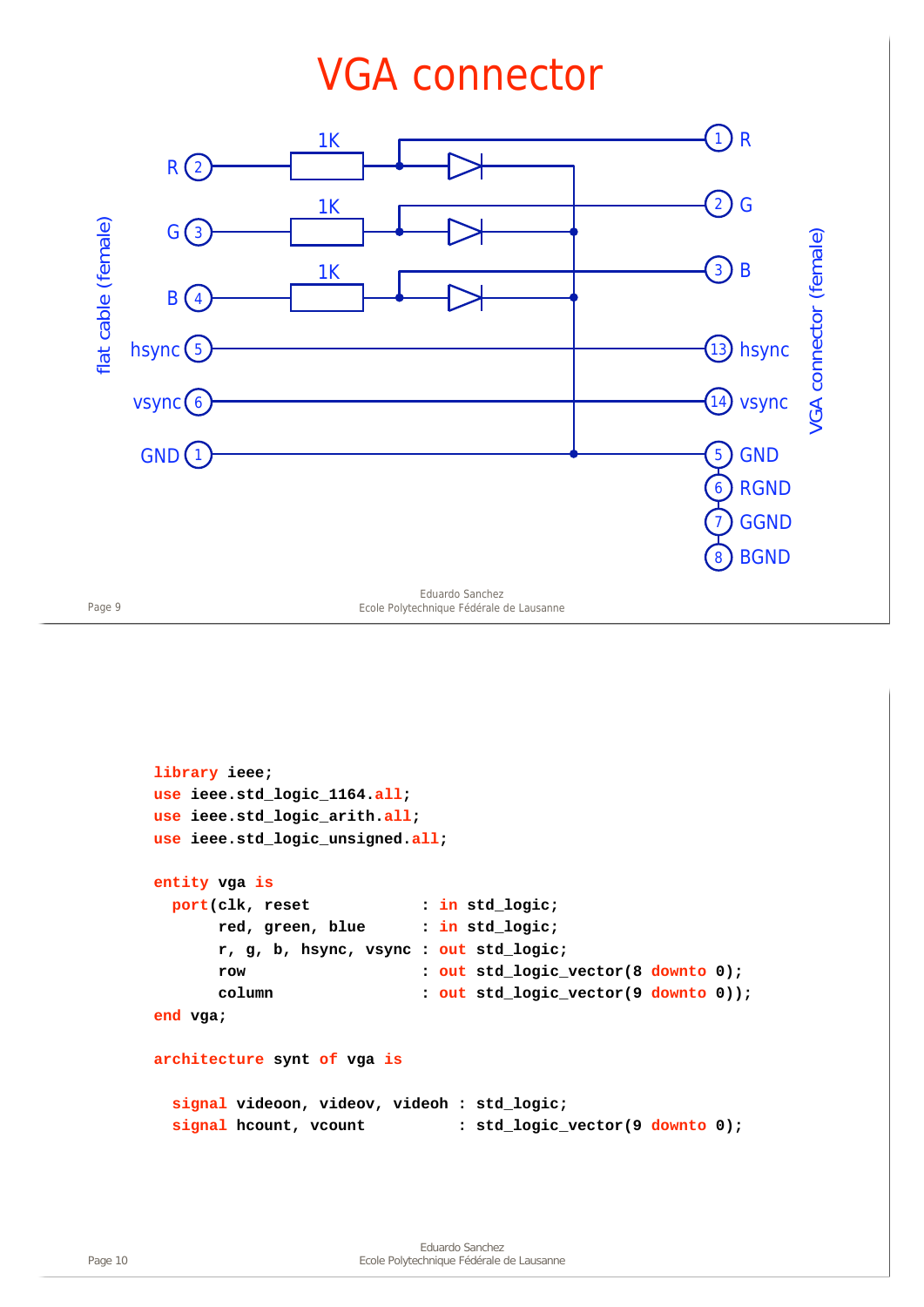## **begin**

```
hcounter: process (clk, reset)
           begin
            if reset='1'
              then hcount <= (others => '0');
              else if (clk'event and clk='1')
                     then if hcount=799
                             then hcount <= (others => '0');
                             else hcount <= hcount + 1;
                           end if;
                   end if;
            end if;
            end process;
           process (hcount)
           begin
           videoh <= '1';
           column <= hcount;
            if hcount>639
              then videoh <= '0';
                   column <= (others => '0');
            end if;
            end process;
```
Eduardo Sanchez Page 11 **Ecole Polytechnique Fédérale de Lausanne** 

```
vcounter: process (clk, reset)
           begin
            if reset='1'
              then vcount <= (others => '0');
              else if (clk'event and clk='1')
                     then if hcount=699
                             then if vcount=524
                                     then vcount <= (others => '0');
                                     else vcount <= vcount + 1;
                                  end if;
                           end if;
                   end if;
            end if;
            end process;
           process (vcount)
           begin
           videov <= '1';
           row <= vcount(8 downto 0);
            if vcount>479
              then videov <= '0';
                   row <= (others => '0');
            end if;
            end process;
```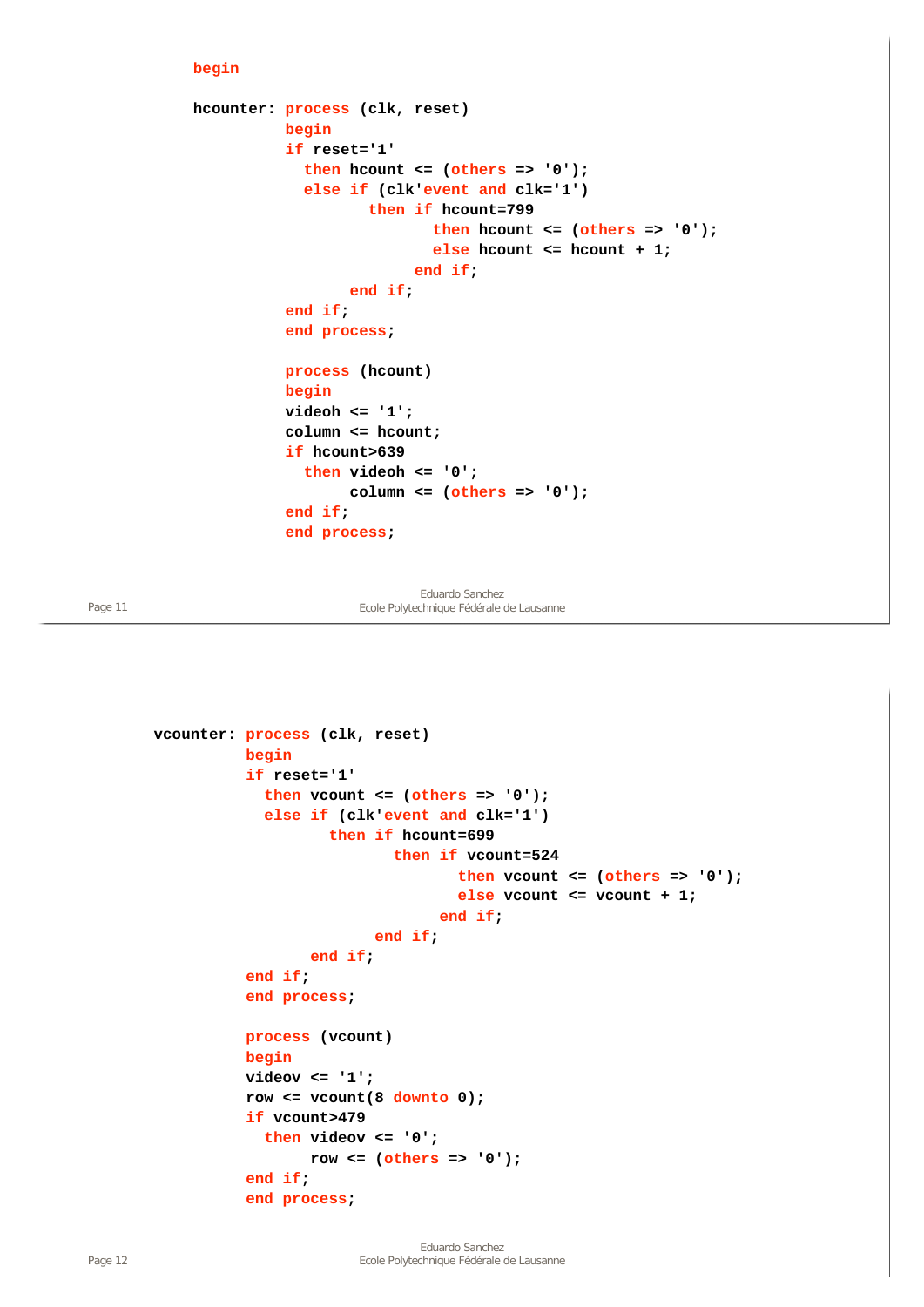```
sync: process (clk, reset)
       begin
       if reset='1'
         then hsync <= '0';
              vsync <= '0';
         else if (clk'event and clk='1')
                 then if (hcount<=755 and hcount>=659)
                        then hsync <= '0';
                       else hsync <= '1';
                      end if;
                      if (vcount<=494 and vcount>=493)
                        then vsync <= '0';
                       else vsync <= '1';
                      end if;
              end if;
       end if;
       end process;
```
**videoon <= videoh and videov;**

Eduardo Sanchez Page 13 Ecole Polytechnique Fédérale de Lausanne

```
colors: process (clk, reset)
         begin
         if reset='1'
           then r <= '0';
                 g <= '0';
                b <= '0';
           elsif (clk'event and clk='1')
              then r <= red and videoon;
                   g <= green and videoon;
                   b <= blue and videoon;
         end if;
         end process;
```
**end synt;**